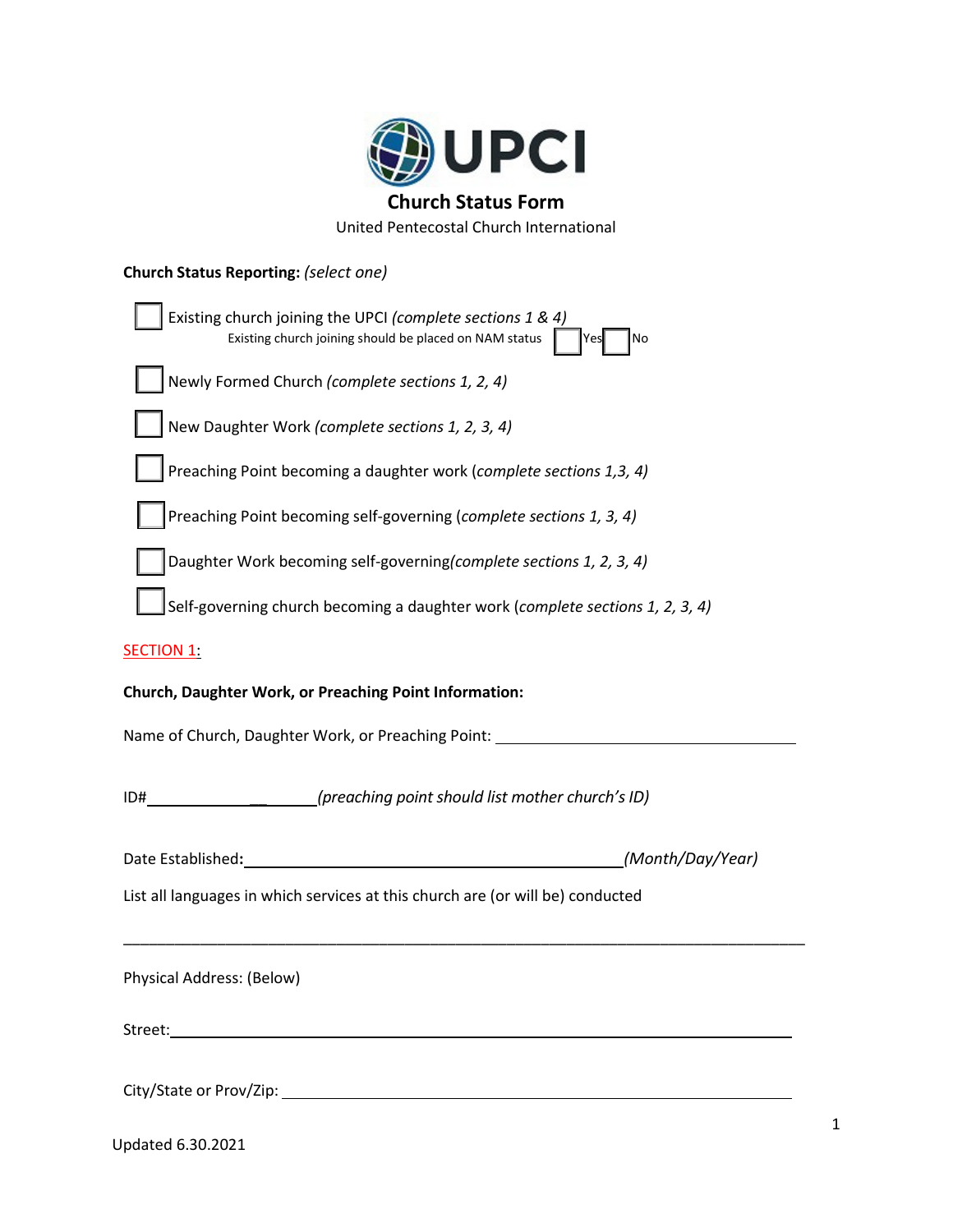| Section of District in which church is located: ________________________________                                          |                           |
|---------------------------------------------------------------------------------------------------------------------------|---------------------------|
| <b>Mailing Address:</b>                                                                                                   |                           |
|                                                                                                                           |                           |
|                                                                                                                           |                           |
|                                                                                                                           |                           |
|                                                                                                                           |                           |
| <b>SECTION 2:</b><br>Was Church or Daughter Work previously a preaching point?<br>If yes, answer the following questions: | Yes $\vert$ $\vert$<br>No |
|                                                                                                                           |                           |
| Mother Church Pastor: __________________________________ ID#: __________________                                          |                           |
|                                                                                                                           |                           |
| <b>SECTION 3:</b><br><b>Mother Church Information:</b>                                                                    |                           |
|                                                                                                                           |                           |
|                                                                                                                           |                           |
|                                                                                                                           |                           |